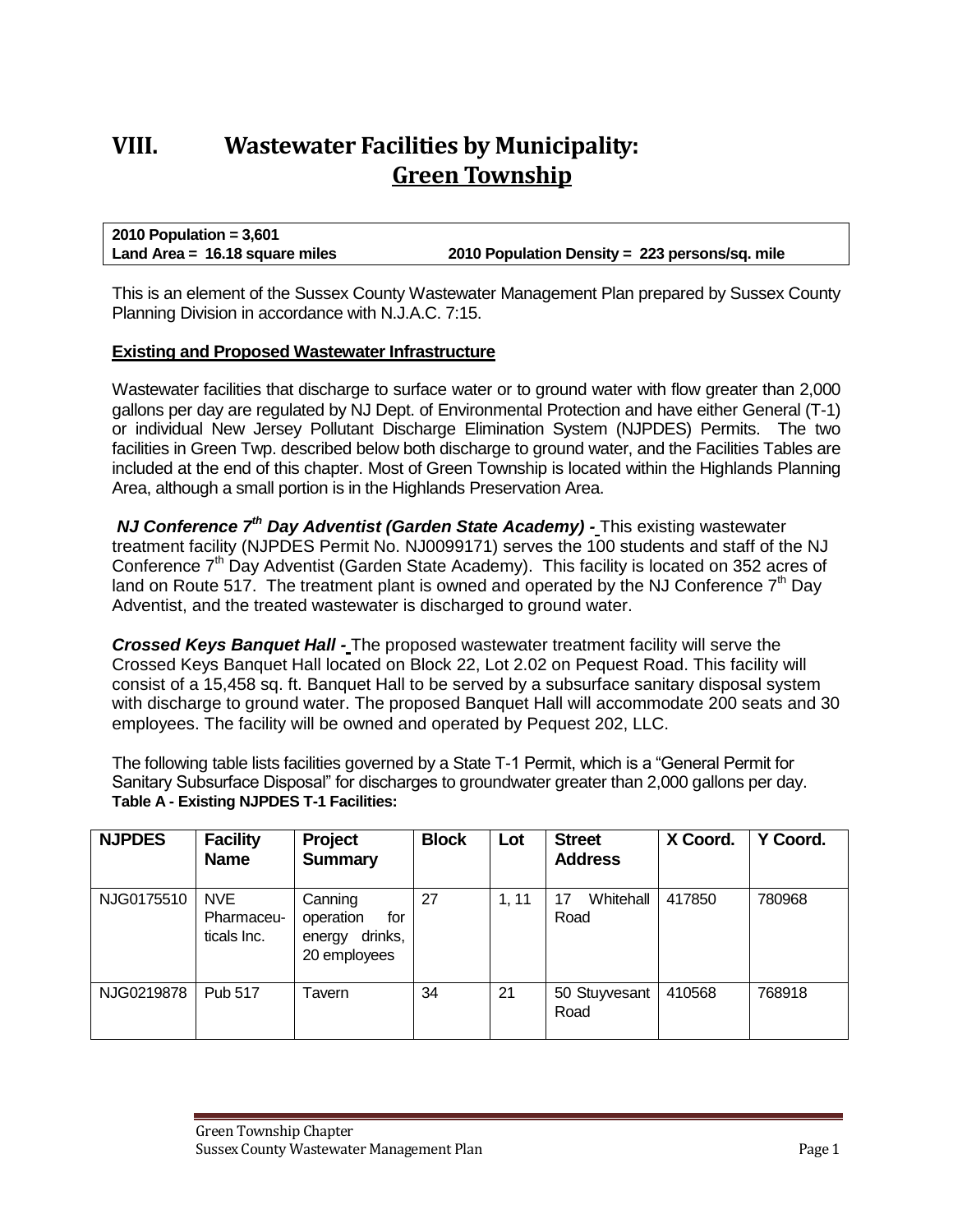Green Township Wastewater Facilities Tables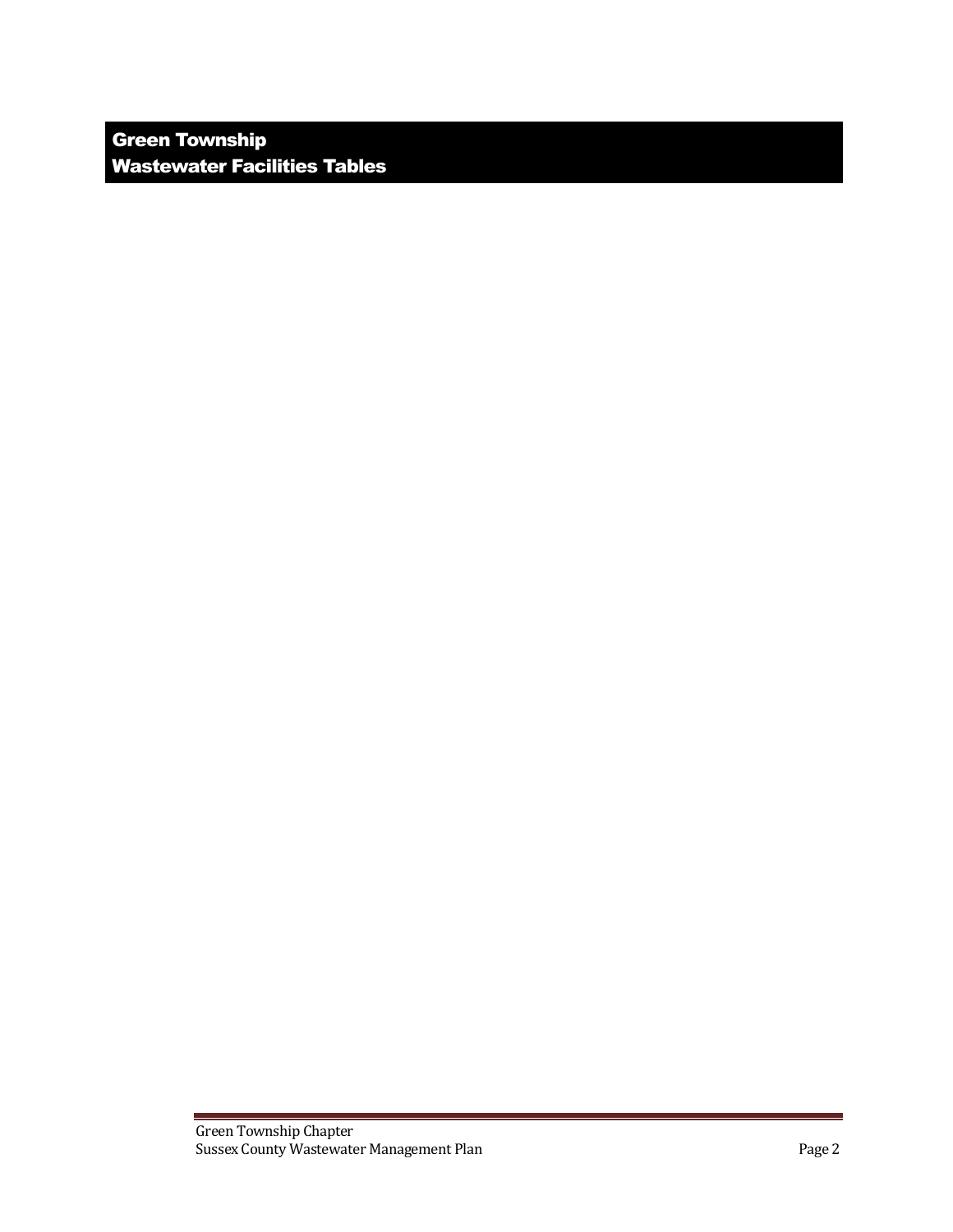| <b>FACILITY NAME: CROSSED KEYS BANQUET HALL</b>                                                                                |                                      |                       |  |  |  |  |
|--------------------------------------------------------------------------------------------------------------------------------|--------------------------------------|-----------------------|--|--|--|--|
| 1. Existing or proposed facility:                                                                                              | Existing                             |                       |  |  |  |  |
| 2. New Jersey Pollutant Discharge Elimination<br><b>System Permit Number:</b>                                                  | NJ0159948                            |                       |  |  |  |  |
| 3. Discharge to ground water (DGW) or surface<br>water (DSW):                                                                  | <b>DGW</b>                           |                       |  |  |  |  |
| 4. Receiving water or aquifer:                                                                                                 | Jacksonburg Limestone/ Kittatinny    |                       |  |  |  |  |
| 5. Classification of receiving water or aquifer:                                                                               |                                      |                       |  |  |  |  |
| 6. Owner of facility:                                                                                                          | Pequest 202 LLC                      |                       |  |  |  |  |
| 7. Operator of facility:                                                                                                       | Pequest 202 LLC                      |                       |  |  |  |  |
| 8. Co-Permittee of facility (where applicable):                                                                                |                                      |                       |  |  |  |  |
| 9. Location of facility:                                                                                                       |                                      |                       |  |  |  |  |
| a. Municipality & County                                                                                                       | Green Twp. - Sussex County           |                       |  |  |  |  |
| b. Street address                                                                                                              | 289 Pequest Road                     |                       |  |  |  |  |
| c. Block(s) and Lot(s)                                                                                                         | <b>Block 22 Lot 2.02</b>             |                       |  |  |  |  |
| 10. Location of discharge (i.e. degrees, minutes,                                                                              | a. Longitude __ 74° 46' 06" W        |                       |  |  |  |  |
| seconds):                                                                                                                      | b. Latitude_____ 40° 58' 56" or      |                       |  |  |  |  |
|                                                                                                                                | c. State Plane Coordinates           |                       |  |  |  |  |
| 11. Present permitted flow or permit condition<br>(DSW) or daily maximum (DGW):                                                | 0.0045 Million Gallons per Day (MGD) |                       |  |  |  |  |
| *13. Summary of population served/to be served<br>including major seasonal fluctuations:                                       | Current (Year 2015)<br>Population    | Build-out             |  |  |  |  |
| <b>Total</b>                                                                                                                   | $\Omega$                             | 230                   |  |  |  |  |
| *14. Summary of wastewater flow received/to be<br>received as a 3-day average flow for DSW or a<br>daily maximum flow for DGW: | Current (Year 2015) Flow<br>(in MGD) | Build-out<br>(in MGD) |  |  |  |  |
| <b>Residential flow</b>                                                                                                        |                                      |                       |  |  |  |  |
| <b>Commercial flow</b>                                                                                                         |                                      | 0.0045                |  |  |  |  |
| Industrial flow                                                                                                                |                                      |                       |  |  |  |  |
| Infiltration/Inflow                                                                                                            |                                      |                       |  |  |  |  |
| <b>Facility Total</b>                                                                                                          | $\bf{0}$                             | 0.0045 MGD            |  |  |  |  |

## **ON-SITE DOMESTIC TREATMENT FACILITIES**